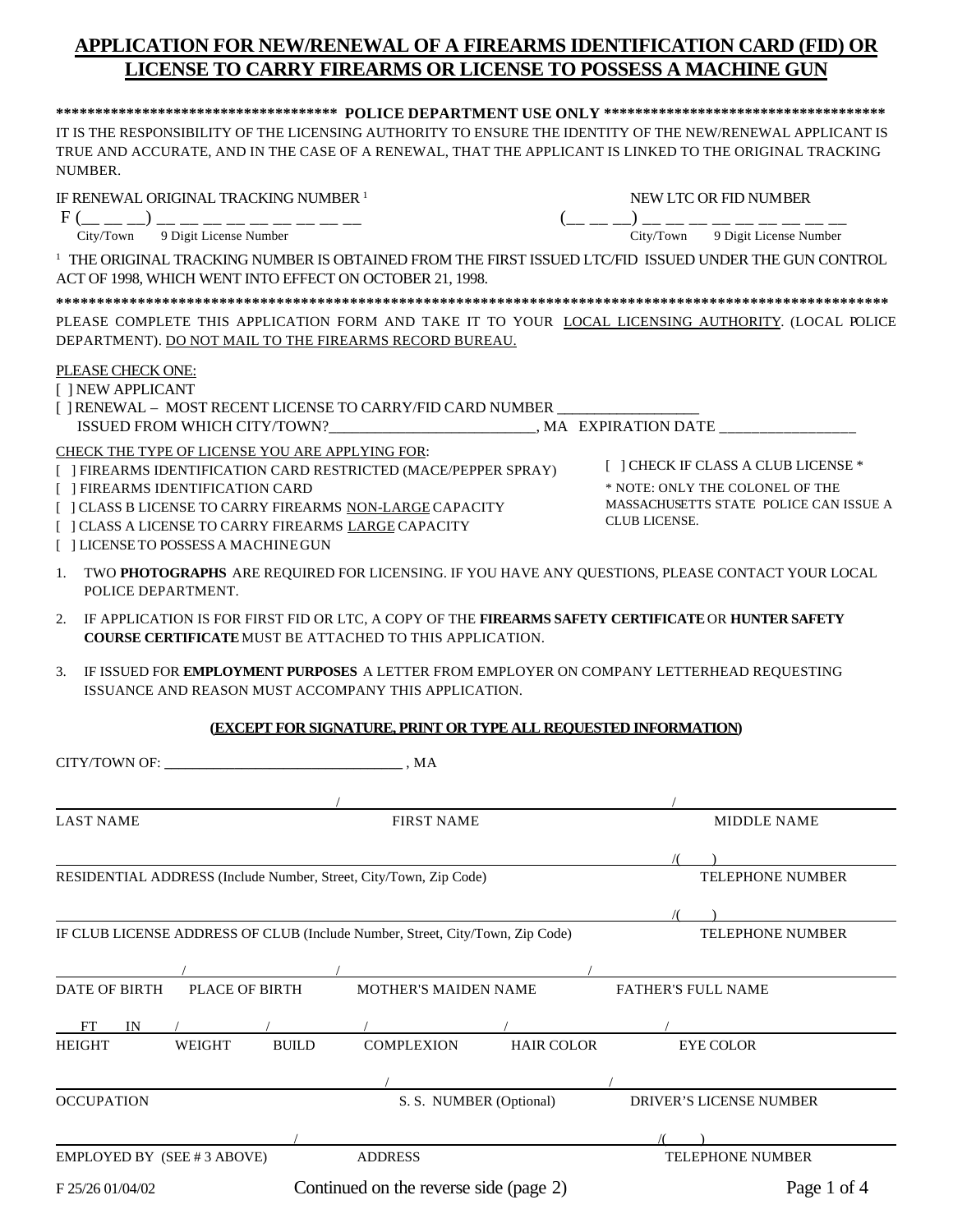## \*WARNING\* ANY PERSON WHO KNOWINGLY FILES AN APPLICATION CONTAINING FALSE INFORMATION SHALL BE PUNISHED BY A FINE OF NOT LESS THAN \$500 NOR MORE THAN \$1,000 OR BY IMPRISONMENT FOR NOT LESS THAN 6 MONTHS NOR MORE THAN 2 YEARS IN A HOUSE OF CORRECTION, OR BY BOTH SUCH FINE AND IMPRISONMENT (M.G.L. c.140, § 131).

#### **PLEASE ANSWER THE FOLLOWING QUESTIONS COMPLETELY AND ACCURATELY:**

SPACE FOR EXPLANATION AND DETAILS ARE PROVIDED ON PAGE 3.

1. ARE YOU A CITIZEN OF THE UNITED STATES?

IF NATURALIZED GIVE DATE, PLACE AND NATURALIZATION NUMBER:

- 2. HAVE YOU EVER USED OR BEEN KNOWN BY ANOTHER NAME? \_\_\_\_\_\_\_\_\_\_\_. IF YES PROVIDE NAME AND EXPLAIN:
- 3. WHAT IS YOUR AGE?**\*** \_\_\_\_\_\_\_\_\_\_\_\_ **\***YOU MUST BE 21 YEARS OF AGE TO APPLY FOR A LICENSE TO CARRY FIREARMS, 18 YEARS OF AGE**\*** TO APPLY FOR A FIREARMS IDENTIFICATION CARD. **\*** 15 YEARS OF AGE BUT LESS THAN 18 YEARS OF AGE WITH SUBMISSION OF A CERTIFICATE FROM PARENT OR GUARDIAN GRANTING PERMISSION TO APPLY FOR A FIREARMS IDENTIFICATION CARD.
- 4. HAVE YOU EVER BEEN CONVICTED OF A FELONY?

\_\_\_\_\_\_\_\_\_\_\_

- 5. HAVE YOU EVER BEEN CONVICTED OF THE UNLAWFUL USE, POSSESSION, OR SALE OF NARCOTIC OR HARMFUL DRUGS AS DEFINED IN M.G.L. c. 94C, § 1? \_\_\_\_\_\_\_\_\_\_
- 6. HAVE YOU EVER BEEN CONVICTED OF A CRIME PUNISHABLE BY INCARCERATION BY MORE THAN (1) ONE YEAR?
- 7. IN ANY STATE OR FEDERAL JURISDICTION HAVE YOU EVER BEEN CONVICTED AS AN ADULT OR ADJUDICATED A YOUTHFUL OFFENDER OR DELINQUENT CHILD FOR THE COMMISSION OF (a) A FELONY; (b) A MISDEMEANOR PUNISHABLE BY IMPRISONMENT FOR MORE THAN 2 YEARS; (c) A VIOLENT CRIME AS DEFINED IN M.G.L. c. 140, § 121; (d) A VIOLATION OF ANY LAW REGULATING THE USE, POSSESSION, OWNERSHIP, SALE, TRANSFER, RENTAL, RECEIPT OR TRANSPORTATION OF WEAPONS OR AMMUNITION FOR WHICH A TERM OF IMPRISONMENT MAY BE IMPOSED; OR (e) A VIOLATION OF ANY LAW REGULATING THE USE, POSSESSION OR SALE OF CONTROLLED SUBSTANCES AS DEFINED IN M.G.L. c. 94, § 1? \_\_\_\_\_\_\_\_\_\_
- 8. HAVE YOU EVER BEEN CONFINED TO ANY HOSPITAL OR INSTITUTION FOR MENTAL ILLNESS?
- 9. ARE YOU OR HAVE YOU EVER BEEN UNDER TREATMENT FOR OR CONFINEMENT FOR DRUG ADDICTION OR HABITUAL DRUNKENNESS? \_\_\_\_\_\_\_\_\_\_
- 10. HAVE YOU EVER APPEARED IN ANY COURT AS A DEFENDANT FOR ANY CRIMINAL OFFENSE (EXCLUDING NON-CRIMINAL TRAFFIC OFFENSES)? \_\_\_\_\_\_\_\_\_\_
- 11. ARE YOU NOW UNDER ANY CHARGE(S) FOR ANY OFFENSE(S) AGAINST THE LAW?
- 12. ARE YOU NOW OR HAVE YOU EVER BEEN THE SUBJECT OF A M.G.L. c. 209A RESTRAINING ORDER OR INVOLVED IN A DOMESTIC VIOLENCE CHARGE? \_\_\_\_\_\_\_\_\_\_
- 13. HAS ANY LICENSE TO CARRY FIREARMS, PERMIT TO POSSESS FIREARMS, OR FIREARMS IDENTIFICATION CARD ISSUED TO YOU UNDER THE LAWS OF ANY STATE, TERRITORY OR JURISDICTION EVER BEEN SUSPENDED, REVOKED OR DENIED?
- 14. ARE YOU CURRENTLY THE SUBJECT OF ANY OUTSTANDING ARREST WARRANT IN ANY STATE OR FEDERAL JURISDICTION?\_\_\_\_\_\_\_\_\_\_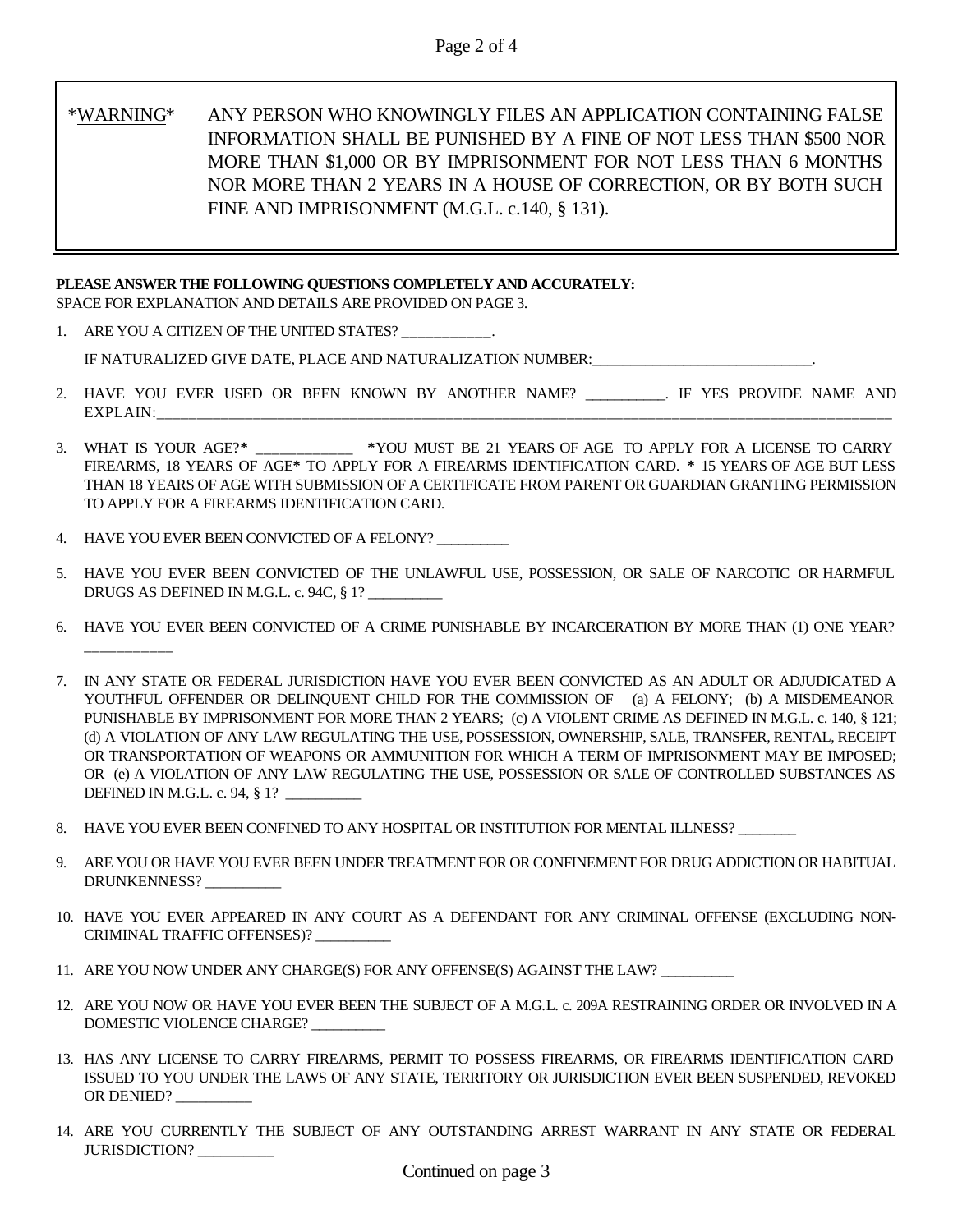Page 3 of 4

| DATES, CIRCUMSTANCES AND LOCATION:                         | IF YOU ANSWERED "YES" TO ANY OF THE QUESTIONS FOUR THROUGH FOURTEEN, GIVE DETAILS WHICH MUST INCLUDE |
|------------------------------------------------------------|------------------------------------------------------------------------------------------------------|
|                                                            |                                                                                                      |
|                                                            |                                                                                                      |
| (IF NECESSARY USE SEPARATE SHEET OF PAPER TO COMPLETE)     | OTHER THAN MASSACHUSETTS, WHAT OTHER STATE, TERRITORY OR JURISDICTION HAVE YOU RESIDED IN?           |
| IF "YES", WHEN, WHERE AND LICENSE NUMBER:                  | HAVE YOU EVER HELD A LICENSE TO CARRY IN ANY OTHER STATE, TERRITORY OR JURISDICTION? _________       |
| CARD):                                                     | LIST NAME AND ADDRESSES OF TWO REFERENCES (NOT REQUIRED IF APPLYING FOR A FIREARMS IDENTIFICATION    |
|                                                            |                                                                                                      |
|                                                            |                                                                                                      |
| REASON (S) FOR REQUESTING THE ISSUANCE OF CARD OR LICENSE: |                                                                                                      |
|                                                            |                                                                                                      |
|                                                            |                                                                                                      |

Continued on the reverse side (page 4)